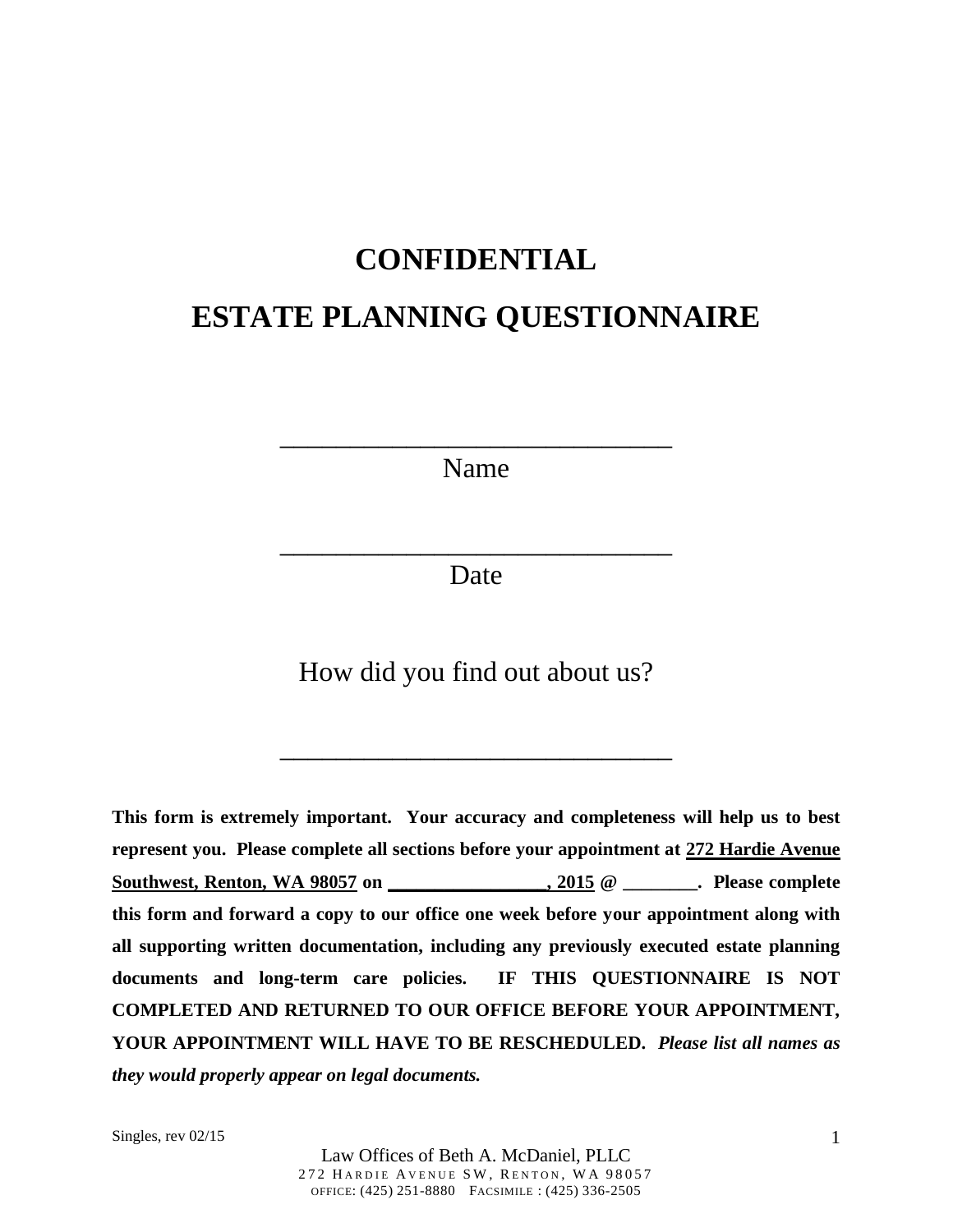### **I. FAMILY INFORMATION**

#### **Contact Information:**

| If retired your occupation before retirement: |  |
|-----------------------------------------------|--|
| Birth Date:<br>SSN:<br>Marital Status:        |  |

If you are married, please provide the legal name of your spouse and date and place of your marriage. \_\_\_\_\_\_\_\_\_\_\_\_\_\_\_\_\_\_\_\_\_\_\_\_\_\_\_\_\_\_\_\_\_\_\_\_\_\_\_\_\_\_\_\_\_\_\_\_\_\_\_\_\_\_\_\_\_\_\_\_\_\_\_\_\_\_\_\_\_

\_\_\_\_\_\_\_\_\_\_\_\_\_\_\_\_\_\_\_\_\_\_\_\_\_\_\_\_\_\_\_\_\_\_\_\_\_\_\_\_\_\_\_\_\_\_\_\_\_\_\_\_\_\_\_\_\_\_\_\_\_\_\_\_\_\_\_\_\_\_\_\_\_\_\_\_\_\_

| Address where you reside: |                                |  |
|---------------------------|--------------------------------|--|
|                           |                                |  |
| County:                   |                                |  |
|                           | Mailing Address, if different: |  |
|                           |                                |  |
|                           |                                |  |

**YOUR CHILDREN**, if appropriate; please include any children who may have predeceased you, and their children (please indicate "deceased" after any deceased child's name). Use an additional page if necessary.

| 1. Legal Name, Address, Phone #: | <b>Marital Status:</b> | Date of<br>Birth: | SSN: |
|----------------------------------|------------------------|-------------------|------|
|                                  |                        |                   |      |
|                                  |                        |                   |      |
| Legal Name of Spouse:            |                        |                   |      |
| Legal Names, Ages of Children:   |                        |                   |      |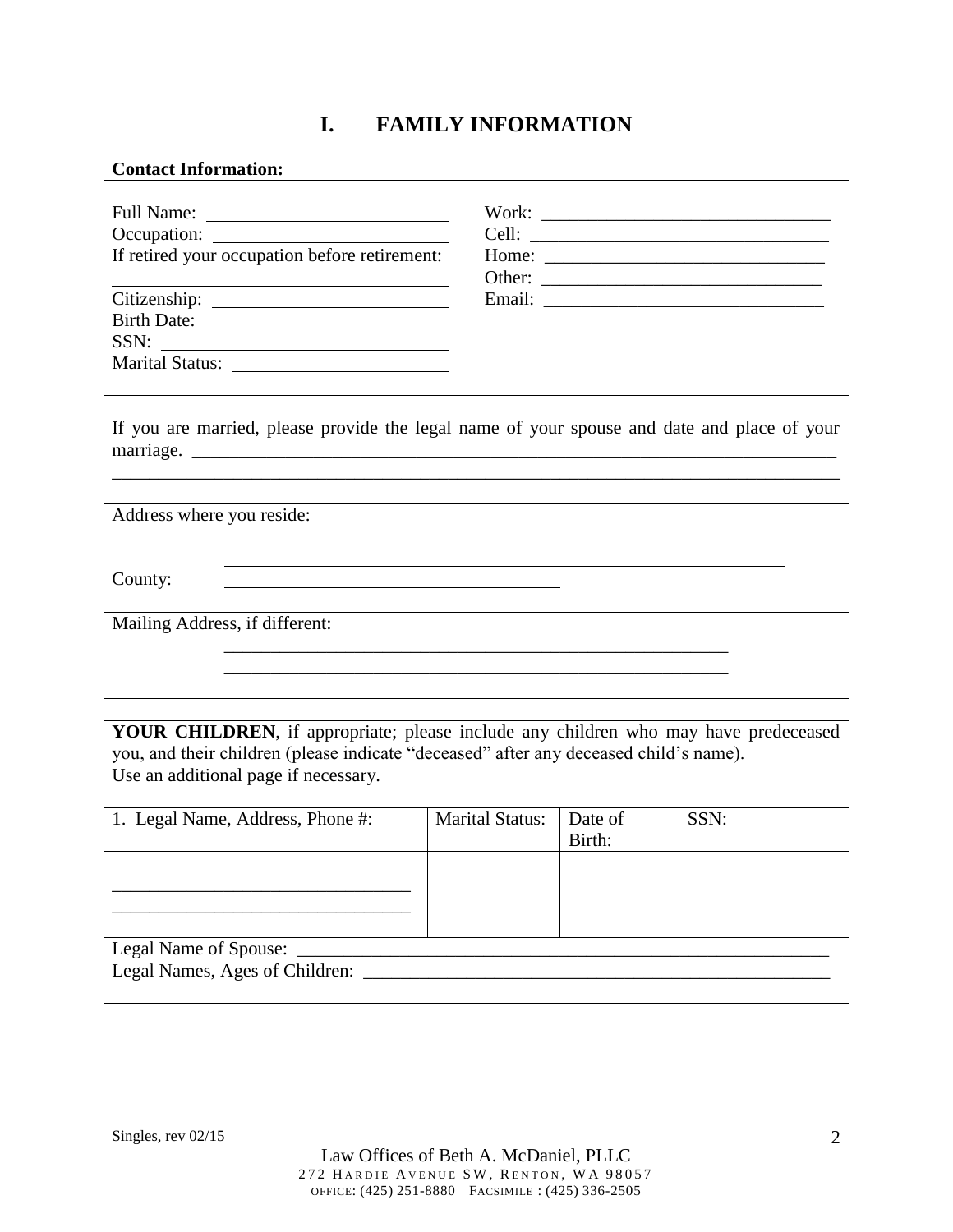| 2. Legal Name, Address, Phone #: | <b>Marital Status:</b> | Date of<br>Birth: | SSN: |
|----------------------------------|------------------------|-------------------|------|
|                                  |                        |                   |      |
|                                  |                        |                   |      |
|                                  |                        |                   |      |
| Legal Name of Spouse: ______     |                        |                   |      |
| Legal Names, Ages of Children:   |                        |                   |      |

| 3. Legal Name, Address, Phone #:     | <b>Marital Status:</b> | Date of<br>Birth: | SSN: |
|--------------------------------------|------------------------|-------------------|------|
|                                      |                        |                   |      |
|                                      |                        |                   |      |
|                                      |                        |                   |      |
| Legal Name of Spouse: _              |                        |                   |      |
| Legal Names, Ages of Children: _____ |                        |                   |      |
|                                      |                        |                   |      |

| 4. Legal Name, Address, Phone #: | <b>Marital Status:</b> | Date of | SSN: |
|----------------------------------|------------------------|---------|------|
|                                  |                        | Birth:  |      |
|                                  |                        |         |      |
|                                  |                        |         |      |
|                                  |                        |         |      |
|                                  |                        |         |      |
|                                  |                        |         |      |
| Legal Name of Spouse: _____      |                        |         |      |
| Legal Names, Ages of Children:   |                        |         |      |
|                                  |                        |         |      |

| More children anticipated?<br>Yes | Nο |
|-----------------------------------|----|
|-----------------------------------|----|

Do any of your children or grandchildren have disabilities? Yes \_\_\_\_\_\_\_ No \_\_\_\_\_\_ If yes, please explain:  $\Box$ 

#### **YOUR FAMILIES OF ORIGIN**:

(If family member is deceased, please indicate "deceased" after that family member's names.)

\_\_\_\_\_\_\_\_\_\_\_\_\_\_\_\_\_\_\_\_\_\_\_\_\_\_\_\_\_\_\_\_\_\_\_\_\_\_\_\_\_\_\_\_\_\_\_\_\_\_\_\_\_\_\_\_\_\_\_\_\_\_\_\_\_\_\_\_\_\_\_\_\_\_\_\_\_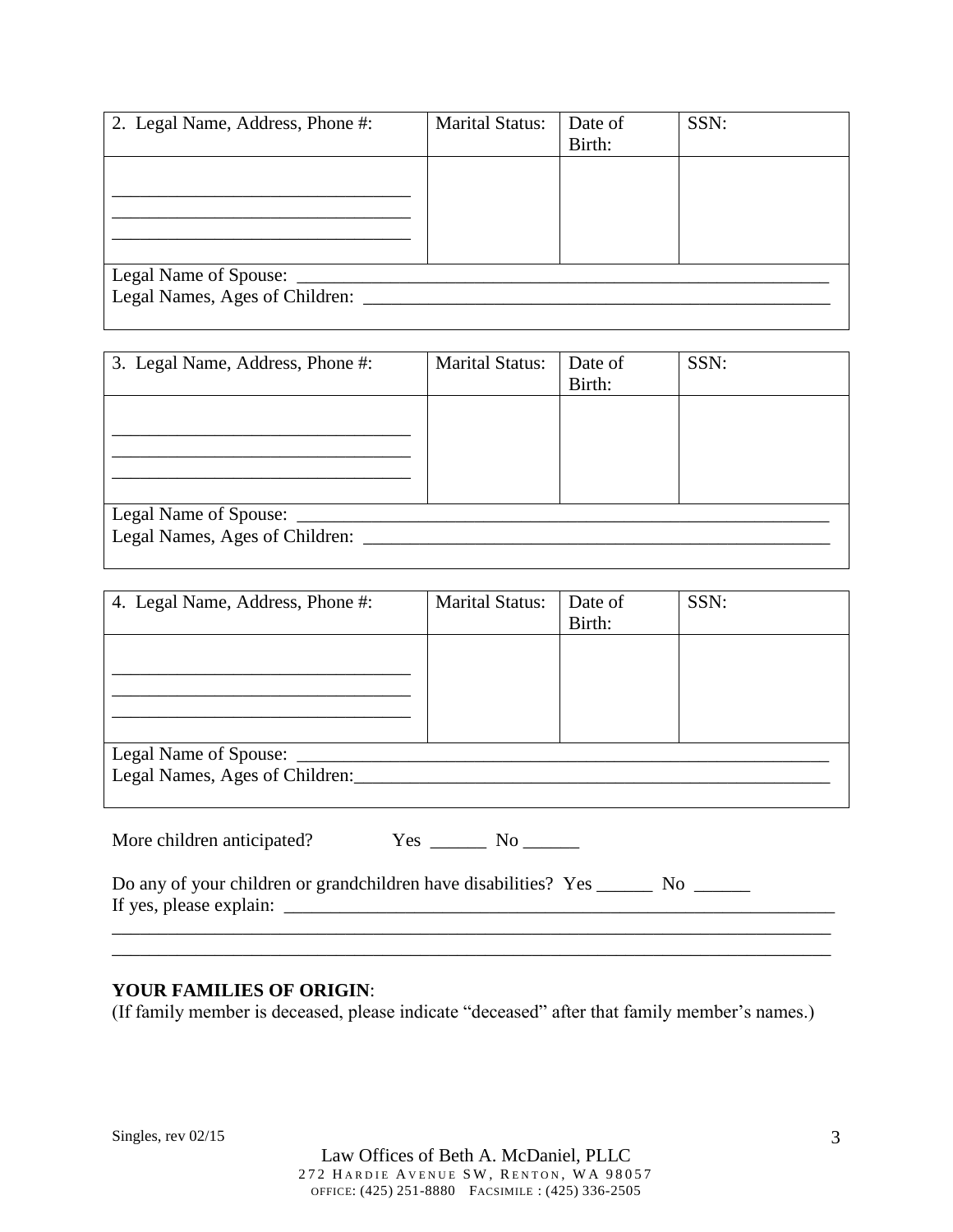| Parents:                                                      | Siblings (Legal Names): |
|---------------------------------------------------------------|-------------------------|
| Father's Legal Name and Address:                              |                         |
| Mother's Legal Name and Address (if<br>different from above): |                         |
|                                                               |                         |

#### **OTHER IMPORTANT PEOPLE**

Please include contact information for individuals you desire to name as a beneficiary who are not your children, parent, or sibling. Definition of Beneficiary: The individual(s) designated to receive a benefit from something (i.e. your Will, Trust, or non-probate assets)

| 1. |                                                                                                                                                                                                                                                                                                                                                                                                                     |  |                               |  |
|----|---------------------------------------------------------------------------------------------------------------------------------------------------------------------------------------------------------------------------------------------------------------------------------------------------------------------------------------------------------------------------------------------------------------------|--|-------------------------------|--|
|    |                                                                                                                                                                                                                                                                                                                                                                                                                     |  |                               |  |
|    | City:                                                                                                                                                                                                                                                                                                                                                                                                               |  | State: $\angle$ ZIP: $\angle$ |  |
|    | Relation to you:                                                                                                                                                                                                                                                                                                                                                                                                    |  |                               |  |
| 2. |                                                                                                                                                                                                                                                                                                                                                                                                                     |  |                               |  |
|    |                                                                                                                                                                                                                                                                                                                                                                                                                     |  |                               |  |
|    | City:                                                                                                                                                                                                                                                                                                                                                                                                               |  |                               |  |
|    |                                                                                                                                                                                                                                                                                                                                                                                                                     |  |                               |  |
| 3. |                                                                                                                                                                                                                                                                                                                                                                                                                     |  |                               |  |
|    |                                                                                                                                                                                                                                                                                                                                                                                                                     |  |                               |  |
|    | City:                                                                                                                                                                                                                                                                                                                                                                                                               |  | State: $\angle$ ZIP: $\angle$ |  |
|    |                                                                                                                                                                                                                                                                                                                                                                                                                     |  |                               |  |
| 4. |                                                                                                                                                                                                                                                                                                                                                                                                                     |  |                               |  |
|    |                                                                                                                                                                                                                                                                                                                                                                                                                     |  |                               |  |
|    | City:                                                                                                                                                                                                                                                                                                                                                                                                               |  |                               |  |
|    | Relation to you: $\frac{1}{\sqrt{1-\frac{1}{\sqrt{1-\frac{1}{\sqrt{1-\frac{1}{\sqrt{1-\frac{1}{\sqrt{1-\frac{1}{\sqrt{1-\frac{1}{\sqrt{1-\frac{1}{\sqrt{1-\frac{1}{\sqrt{1-\frac{1}{\sqrt{1-\frac{1}{\sqrt{1-\frac{1}{\sqrt{1-\frac{1}{\sqrt{1-\frac{1}{\sqrt{1-\frac{1}{\sqrt{1-\frac{1}{\sqrt{1-\frac{1}{\sqrt{1-\frac{1}{\sqrt{1-\frac{1}{\sqrt{1-\frac{1}{\sqrt{1-\frac{1}{\sqrt{1-\frac{1}{\sqrt{1-\frac{1}{\$ |  |                               |  |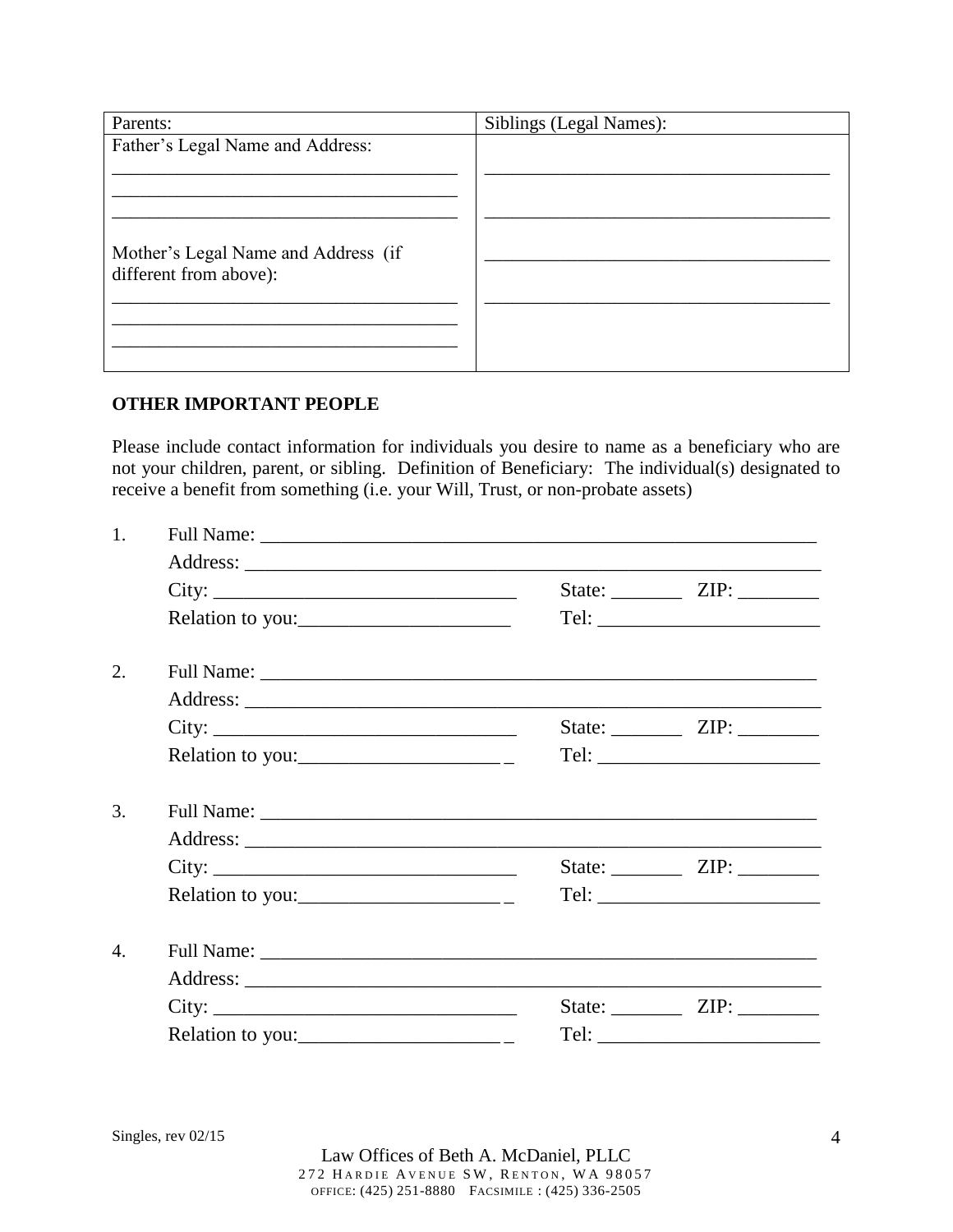If you wish to leave funds to a charity, please provide the complete name, address and telephone number for the Charity. Please call the charity and ask them to send you a copy of their IRS 501(c)(3) letter.

Do you have a pet? Yes  $\Box$  No  $\Box$ .

If yes, have you made arrangements for your pet at your death? Yes  $\Box$  No  $\Box$ .

If no, would you like to make arrangements? Yes  $\Box$  No  $\Box$ .

### **II. QUESTIONS RELATED TO ESTATE PLANNING**

1. Have you lived in the State of Washington for more than 6 months? Yes  $\square$  No  $\square$ 

2. Have you made accumulative annual gifts totaling over \$14,000.00 per year to any individual? Yes  $\Box$  No  $\Box$ .

If gift tax returns were filed for the above gifts, please provide copies. If gift tax returns were not filed, please describe the nature of the gift, date of gift, fair market value, and to whom given: \_\_\_\_\_\_\_\_\_\_\_\_\_\_\_\_\_\_\_\_\_\_\_\_\_\_\_\_\_\_\_\_\_\_\_\_\_\_\_\_\_\_\_\_\_\_\_\_\_\_\_\_\_\_\_\_\_\_\_\_\_\_\_\_\_

\_\_\_\_\_\_\_\_\_\_\_\_\_\_\_\_\_\_\_\_\_\_\_\_\_\_\_\_\_\_\_\_\_\_\_\_\_\_\_\_\_\_\_\_\_\_\_\_\_\_\_\_\_\_\_\_\_\_\_\_\_\_\_\_\_\_\_\_\_\_\_\_\_\_

- 3. Have you ever created a trust? Yes  $\square$  No  $\square$ . If so, please provide a copy of the trust document.
- 4. Have you ever made gifts to anyone under the age of 18 years old over \$1,000.00?  $Yes \Box No \Box.$

If so, did you file a Gift Tax Return.? Yes  $\square$  No  $\square$ .

5. Do you have a safe deposit box? Yes  $\square$  No  $\square$ . If yes, where is it located? What is the box number? What names are on the card (i.e., who has access to the box)?  $\frac{1}{\sqrt{1-\frac{1}{\sqrt{1-\frac{1}{\sqrt{1-\frac{1}{\sqrt{1-\frac{1}{\sqrt{1-\frac{1}{\sqrt{1-\frac{1}{\sqrt{1-\frac{1}{\sqrt{1-\frac{1}{\sqrt{1-\frac{1}{\sqrt{1-\frac{1}{\sqrt{1-\frac{1}{\sqrt{1-\frac{1}{\sqrt{1-\frac{1}{\sqrt{1-\frac{1}{\sqrt{1-\frac{1}{\sqrt{1-\frac{1}{\sqrt{1-\frac{1}{$ 

\_\_\_\_\_\_\_\_\_\_\_\_\_\_\_\_\_\_\_\_\_\_\_\_\_\_\_\_\_\_\_\_\_\_\_\_\_\_\_\_\_\_\_\_\_\_\_\_\_\_\_\_\_\_\_\_\_\_\_\_\_\_\_\_\_\_\_\_\_\_\_\_

\_\_\_\_\_\_\_\_\_\_\_\_\_\_\_\_\_\_\_\_\_\_\_\_\_\_\_\_\_\_\_\_\_\_\_\_\_\_\_\_\_\_\_\_\_\_\_\_\_\_\_\_\_\_\_\_\_\_\_\_\_\_\_\_\_\_\_\_\_\_\_\_

- 6. Are you a veteran? Yes  $\Box$  No  $\Box$ . If yes, did you serve in wartime? Yes  $\Box$  No  $\Box$ . Are any benefits currently being received? Yes $\square$  No $\square$ . If yes, please explain.
- 7. Does any member of your family receive Social Security Disability, SSI or Medicaid?  $Yes \Box No \Box.$  If yes, please explain.  $\Box$
- 8. Do you have an interest in real property outside of the State of Washington?

 $Yes \Box No \Box$ . If yes, please explain  $\Box$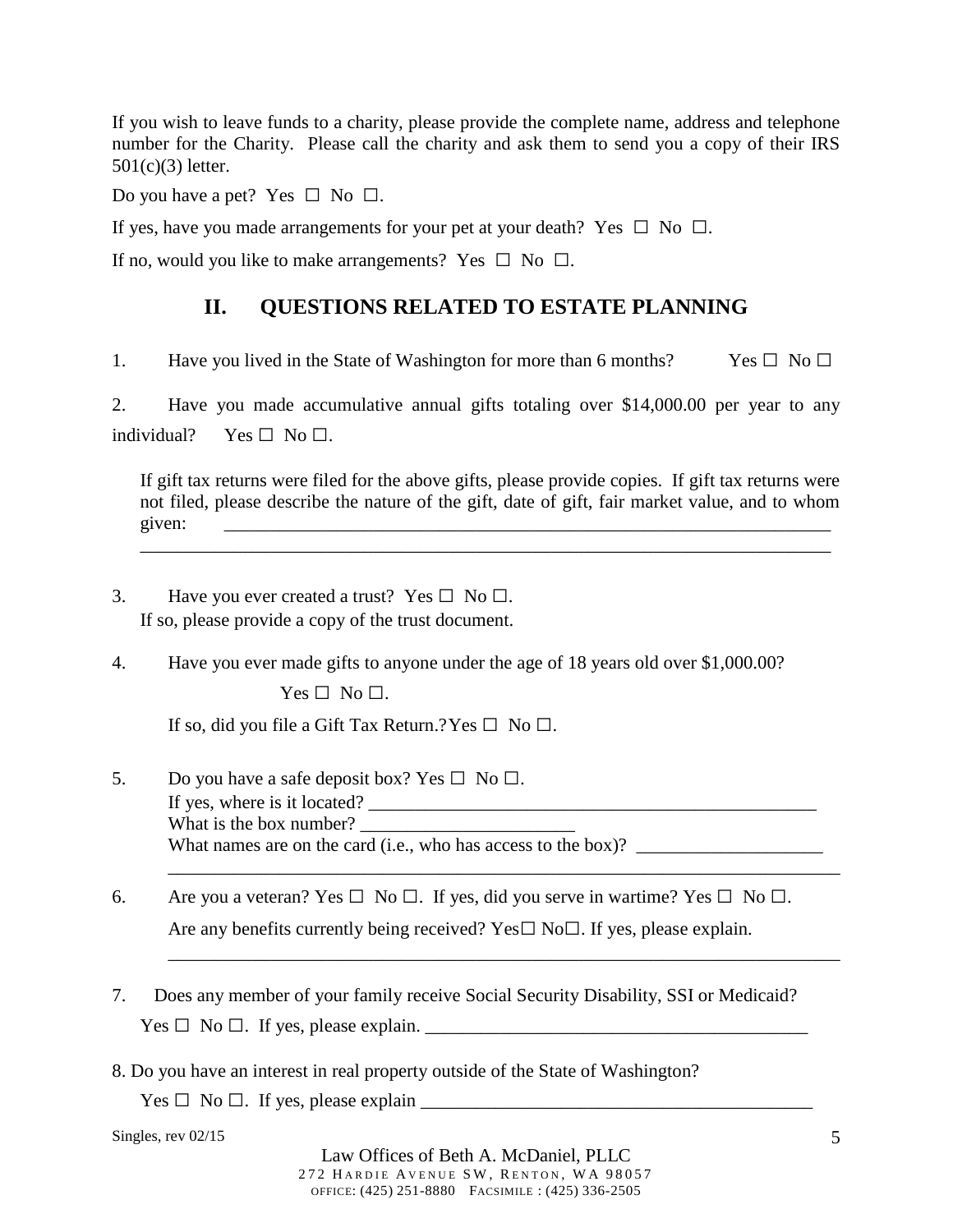9. Does anyone to whom you may be leaving part of your estate require any help or protection in managing money or other property? Yes  $\Box$  No  $\Box$ . If yes, please explain:

\_\_\_\_\_\_\_\_\_\_\_\_\_\_\_\_\_\_\_\_\_\_\_\_\_\_\_\_\_\_\_\_\_\_\_\_\_\_\_\_\_\_\_\_\_\_\_\_\_\_\_\_\_\_\_\_\_\_\_\_\_\_\_\_\_\_\_\_\_\_\_\_ \_\_\_\_\_\_\_\_\_\_\_\_\_\_\_\_\_\_\_\_\_\_\_\_\_\_\_\_\_\_\_\_\_\_\_\_\_\_\_\_\_\_\_\_\_\_\_\_\_\_\_\_\_\_\_\_\_\_\_\_\_\_\_\_\_\_\_\_\_\_\_\_ \_\_\_\_\_\_\_\_\_\_\_\_\_\_\_\_\_\_\_\_\_\_\_\_\_\_\_\_\_\_\_\_\_\_\_\_\_\_\_\_\_\_\_\_\_\_\_\_\_\_\_\_\_\_\_\_\_\_\_\_\_\_\_\_\_\_\_\_\_\_\_\_

\_\_\_\_\_\_\_\_\_\_\_\_\_\_\_\_\_\_\_\_\_\_\_\_\_\_\_\_\_\_\_\_\_\_\_\_\_\_\_\_\_\_\_\_\_\_\_\_\_\_\_\_\_\_\_\_\_\_\_\_\_\_\_\_\_\_\_\_\_\_\_\_

10. Do you own or have an interest in a family business? Yes  $\Box$  No  $\Box$ . If so, what type of business entity (S-corp, LLC, etc)?

11. Do you want to include a statement of faith in your Will? Yes  $\Box$  No  $\Box$ .

12. Proposed Specific Provisions for Will (For example, \$2,000.00 to Habitat for Humanity):

13. If you were ill and unable to manage your own affairs, could the attorneys at Law Offices of Beth A. McDaniel, PLLC discuss your financial situation and estate plans with any other individuals (i.e. family members, accountant, doctor)?  $Yes \Box \ No \Box$ 

14. If you answered yes above, please write the names of all persons to whom the attorneys at Law Offices of Beth A. McDaniel, PLLC are authorized to disclose any information given.

\_\_\_\_\_\_\_\_\_\_\_\_\_\_\_\_\_\_\_\_\_\_\_\_\_\_\_\_\_\_\_\_\_ \_\_\_\_\_\_\_\_\_\_\_\_\_\_\_\_\_\_\_\_\_\_\_\_\_\_\_\_\_\_\_\_\_\_\_ \_\_\_\_\_\_\_\_\_\_\_\_\_\_\_\_\_\_\_\_\_\_\_\_\_\_\_\_\_\_\_\_\_ \_\_\_\_\_\_\_\_\_\_\_\_\_\_\_\_\_\_\_\_\_\_\_\_\_\_\_\_\_\_\_\_\_\_\_

15. Do you have a long-term care policy?Yes□ No□

#### **CURRENT ESTATE PLANNING DOCUMENTS**

Have you previously executed any of the following estate planning documents? If so, and they are presently in effect, please bring the originals to our meeting:

Date Documents were Signed

Revocable or Irrevocable Trust

Last Will and Testament

Singles, rev 02/15

Law Offices of Beth A. McDaniel, PLLC 272 HARDIE AVENUE SW, RENTON, WA 98057 OFFICE: (425) 251-8880 FACSIMILE : (425) 336-2505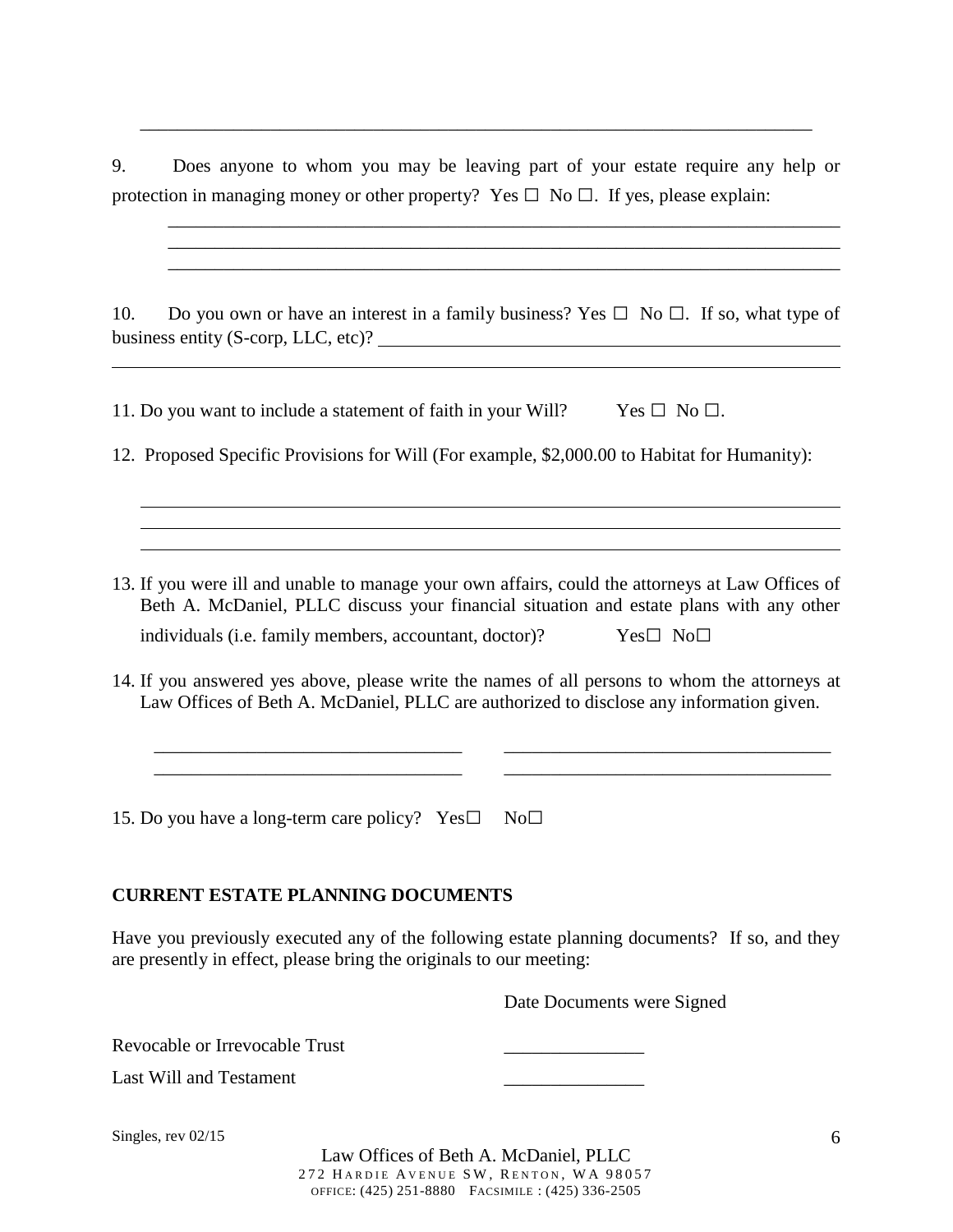| <b>Community Property Agreement</b> |  |
|-------------------------------------|--|
| <b>Premarital Agreement</b>         |  |
| Durable Power of Attorney           |  |
| Living Will / Health Care Directive |  |
| Other:                              |  |

7. Generally speaking, what are your estate planning goals and objectives?

### **III. PROPOSED FIDUCIARIES**

**\_\_\_\_\_\_\_\_\_\_\_\_\_\_\_\_\_\_\_\_\_\_\_\_\_\_\_\_\_\_\_\_\_\_\_\_\_\_\_\_\_\_\_\_\_\_\_\_\_\_\_\_\_\_\_\_\_\_\_\_\_\_\_\_\_\_\_\_\_\_\_\_\_\_\_\_\_\_**

**\_\_\_\_\_\_\_\_\_\_\_\_\_\_\_\_\_\_\_\_\_\_\_\_\_\_\_\_\_\_\_\_\_\_\_\_\_\_\_\_\_\_\_\_\_\_\_\_\_\_\_\_\_\_\_\_\_\_\_\_\_\_\_\_\_\_\_\_\_\_\_\_\_\_\_\_\_** 

**\_\_\_\_\_\_\_\_\_\_\_\_\_\_\_\_\_\_\_\_\_\_\_\_\_\_\_\_\_\_\_\_\_\_\_\_\_\_\_\_\_\_\_\_\_\_\_\_\_\_\_\_\_\_\_\_\_\_\_\_\_\_\_\_\_\_\_\_\_\_\_\_\_\_\_\_\_\_**

**\_\_\_\_\_\_\_\_\_\_\_\_\_\_\_\_\_\_\_\_\_\_\_\_\_\_\_\_\_\_\_\_\_\_\_\_\_\_\_\_\_\_\_\_\_\_\_\_\_\_\_\_\_\_\_\_\_\_\_\_\_\_\_\_\_\_\_\_\_\_\_\_\_\_\_\_\_\_**

**\_\_\_\_\_\_\_\_\_\_\_\_\_\_\_\_\_\_\_\_\_\_\_\_\_\_\_\_\_\_\_\_\_\_\_\_\_\_\_\_\_\_\_\_\_\_\_\_\_\_\_\_\_\_\_\_\_\_\_\_\_\_\_\_\_\_\_\_\_\_\_\_\_\_\_\_\_\_**

- 1. Whom do you want to serve as your Personal Representative (Executor) of your estate (in order of priority)? This is the person who will manage and wind-down your estate upon your death.
- A. \_\_\_\_\_\_\_\_\_\_\_\_\_\_\_\_\_\_\_\_\_\_\_\_\_\_\_\_\_\_\_
- $B.$ C. \_\_\_\_\_\_\_\_\_\_\_\_\_\_\_\_\_\_\_\_\_\_\_\_\_\_\_\_\_\_\_

2. Durable Power of Attorney for Financial Matters. If you were unable to carry out your financial affairs, whom would you want to manage your assets? (List those individuals here in order of priority). Definition of Attorney-in-Fact: An individual authorized by another to act in his or her place during periods of incapacitation, but while he or she is still living.

| А.<br><u> 2000 - Jan James James James James James James James James James James James James James James James James J</u> | Β.<br><u> 1989 - Johann John Stone, markin film yn y brenin y brenin y brenin y brenin y brenin y brenin y brenin y br</u> |
|----------------------------------------------------------------------------------------------------------------------------|----------------------------------------------------------------------------------------------------------------------------|
|                                                                                                                            |                                                                                                                            |
| City sand State of Residence:                                                                                              | City sand State of Residence:                                                                                              |
|                                                                                                                            |                                                                                                                            |
| C.                                                                                                                         |                                                                                                                            |
|                                                                                                                            |                                                                                                                            |
| City sand State of Residence:                                                                                              |                                                                                                                            |
| Phone Number:                                                                                                              |                                                                                                                            |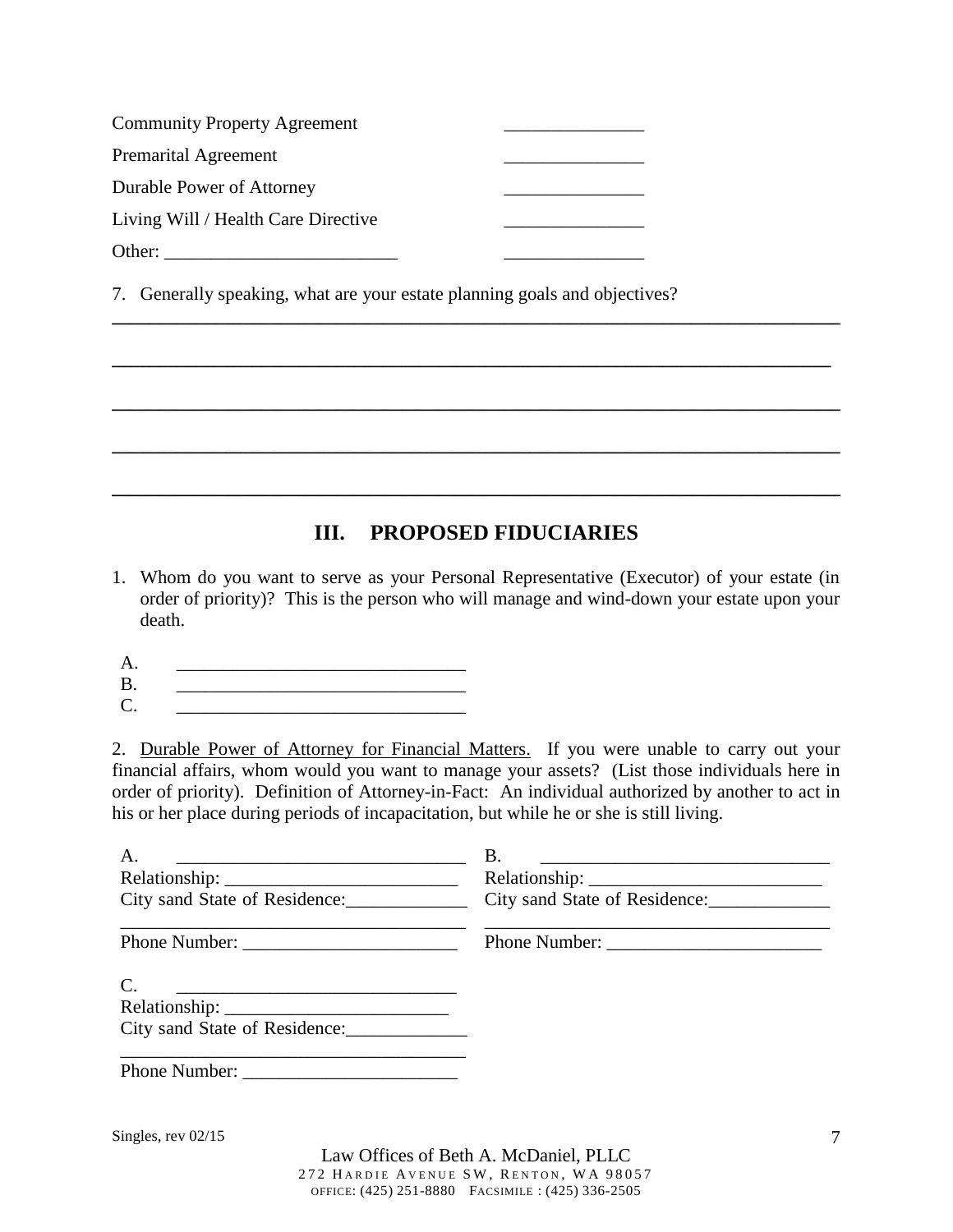3. Is there anyone you would explicitly not want to be able to ask for an accounting of your assets while under control of your Attorney-in-Fact?

| Α.<br><u> 1989 - Johann Barn, mars eta bat eta bat erroman erroman erroman erroman erroman erroman erroman erroman err</u>                                                                                         | B.<br><u> 1989 - Johann John Stone, mars et al. (1989)</u> |            |           |  |  |
|--------------------------------------------------------------------------------------------------------------------------------------------------------------------------------------------------------------------|------------------------------------------------------------|------------|-----------|--|--|
|                                                                                                                                                                                                                    |                                                            |            |           |  |  |
| City sand State of Residence:                                                                                                                                                                                      |                                                            |            |           |  |  |
|                                                                                                                                                                                                                    |                                                            |            |           |  |  |
| 4. Durable Power of Attorney for Health Care Decisions. If you were unable to make medical<br>decisions for yourself, whom would you want to do so for you? (List those individuals here in<br>order of priority). |                                                            |            |           |  |  |
| A.                                                                                                                                                                                                                 | <b>B.</b>                                                  |            |           |  |  |
|                                                                                                                                                                                                                    |                                                            |            |           |  |  |
| City sand State of Residence:                                                                                                                                                                                      | City sand State of Residence:                              |            |           |  |  |
|                                                                                                                                                                                                                    |                                                            |            |           |  |  |
| $\mathcal{C}$ .                                                                                                                                                                                                    |                                                            |            |           |  |  |
|                                                                                                                                                                                                                    |                                                            |            |           |  |  |
|                                                                                                                                                                                                                    |                                                            |            |           |  |  |
|                                                                                                                                                                                                                    |                                                            |            |           |  |  |
| Do you want the authority of the attorney-in-fact to be effective immediately, or only upon a<br>written determination of incompetence by a qualified physician?                                                   |                                                            |            |           |  |  |
| Healthcare Directive. If you were terminally ill or in a persistent vegetative state while<br>5.<br>receiving care in a hospital-type setting, what would your wishes be regarding the following?                  |                                                            |            |           |  |  |
| Would you want to receive or continue to receive artificial nutrition?                                                                                                                                             |                                                            | Yes $\Box$ | No $\Box$ |  |  |
| Would you want to receive or continue to receive artificial hydration?                                                                                                                                             |                                                            | Yes $\Box$ | No $\Box$ |  |  |
| Would you want to be resuscitated if you had a heart attack or went into cardiac arrest?<br>Yes $\square$<br>No $\Box$                                                                                             |                                                            |            |           |  |  |
| Would you want artificial devices to assist you with breathing such as intubation or mechanical                                                                                                                    |                                                            |            |           |  |  |
| ventilation?<br>Yes $\Box$<br>No $\Box$                                                                                                                                                                            |                                                            |            |           |  |  |
| Would you want antibiotics if you contracted an infection? Yes $\Box$                                                                                                                                              |                                                            | No $\Box$  |           |  |  |
| Singles, rev 02/15                                                                                                                                                                                                 |                                                            |            | 8         |  |  |

Law Offices of Beth A. McDaniel, PLLC 272 HARDIE AVENUE SW, RENTON, WA 98057 OFFICE: (425) 251-8880 FACSIMILE : (425) 336-2505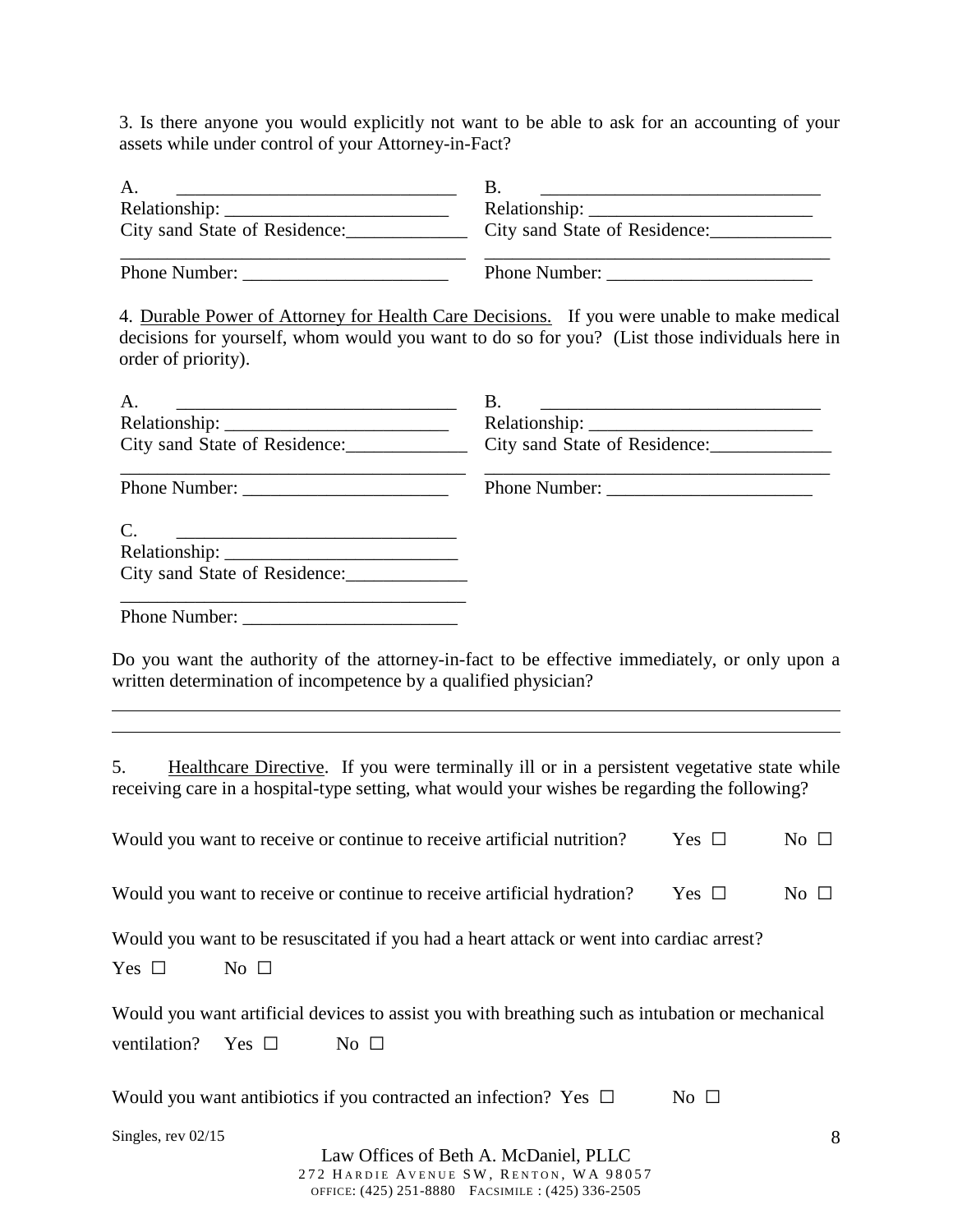For women of child-bearing age:

If you were pregnant and in a persistent vegetative state, would you want to be kept alive if there were a possibility of saving the baby? Yes  $\Box$  No  $\Box$ 

6. Directive Regarding Disposition of Remains. With this document, you direct what you would like done with your remains upon death and the individual whom would carry out those wishes.

| A.                                                                                 | <b>B.</b>                                                                                            |  |
|------------------------------------------------------------------------------------|------------------------------------------------------------------------------------------------------|--|
|                                                                                    |                                                                                                      |  |
| City sand State of Residence:                                                      | City sand State of Residence:                                                                        |  |
|                                                                                    |                                                                                                      |  |
| $\mathcal{C}$ .                                                                    |                                                                                                      |  |
|                                                                                    |                                                                                                      |  |
| City sand State of Residence:                                                      |                                                                                                      |  |
|                                                                                    |                                                                                                      |  |
|                                                                                    | Have arrangements been made by you for the disposition of your body upon death? $\Box$ Yes $\Box$ No |  |
| Are they paid for? $\Box$ Yes $\Box$ No                                            |                                                                                                      |  |
| Please describe the arrangements. Burial $\Box$ Cremation $\Box$ Unknown $\Box$    |                                                                                                      |  |
|                                                                                    |                                                                                                      |  |
| Do you want to make specific provisions regarding the disposition of your remains? |                                                                                                      |  |
| Yes $\Box$                                                                         | No $\Box$ . If yes, what are your wishes? Examples: Celebration of Life, Military                    |  |
|                                                                                    | Service, Memorial Service, Funeral Mass, Graveside Service. ____________________                     |  |
|                                                                                    |                                                                                                      |  |
|                                                                                    |                                                                                                      |  |
| Are you / would you like to be an Organ Donor? $\Box$ Yes $\Box$ No                |                                                                                                      |  |

Would you like all or part of your body to be donated to medical science? □ Yes □ No

7. If you would like to have a Trust created whom do you want to serve as your Trustee of your Trust (in order of priority)? This is the person who will manage and wind-down your trust upon your death.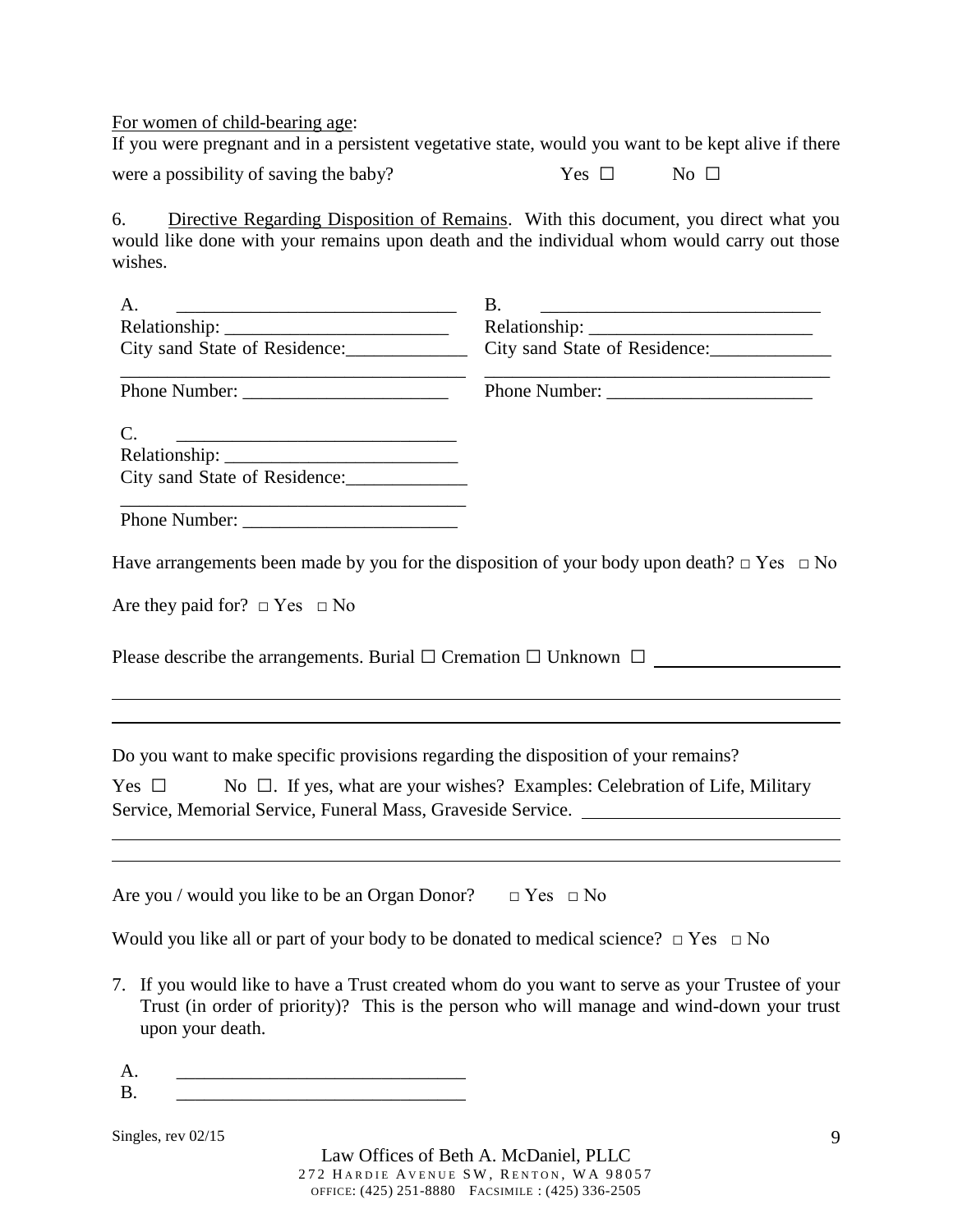8. Whom would you want to be the Guardian of the Persons of your minor children until they attain the age of 18 (if appropriate)?

| A.<br><u> 1989 - Johann Barbara, markazi bashkar mashrida ma'lumot oli</u> | Β.<br><u> 1989 - Johann Barbara, marka a shekara tsa 1989 - An tsa 1989 - An tsa 1989 - An tsa 1989 - An tsa 1989 - An</u> |
|----------------------------------------------------------------------------|----------------------------------------------------------------------------------------------------------------------------|
|                                                                            |                                                                                                                            |
| City sand State of Residence:                                              | City sand State of Residence:                                                                                              |
| Phone Number:                                                              | Phone Number:                                                                                                              |
| $\mathcal{C}$ .                                                            |                                                                                                                            |
|                                                                            |                                                                                                                            |
| City sand State of Residence:                                              |                                                                                                                            |
| Phone Number: New York 1988                                                |                                                                                                                            |

9. Temporary Guardians for Minor Children. In the event of your incapacity or unavailability, if appropriate, whom would you want to be the temporary guardians of your minor children (if different from the Guardians under your Will)?

| $\Box$ Same as Guardian under my Will                                                                                                                                                                                          |
|--------------------------------------------------------------------------------------------------------------------------------------------------------------------------------------------------------------------------------|
| $\mathsf{A}$ .                                                                                                                                                                                                                 |
|                                                                                                                                                                                                                                |
| City and State of Residence:                                                                                                                                                                                                   |
| <b>Phone Number</b>                                                                                                                                                                                                            |
| <b>B.</b>                                                                                                                                                                                                                      |
| Relationship: Network of the state of the state of the state of the state of the state of the state of the state of the state of the state of the state of the state of the state of the state of the state of the state of th |
|                                                                                                                                                                                                                                |
| <b>Phone Number</b>                                                                                                                                                                                                            |

10. Whom would you want to be the Trustee of any trusts set up for minor, disabled or irresponsible children (if appropriate)? Definition of Trustee: The person who will manage and administer your Trust(s) upon your death or incapacity, or at an earlier time if you so designate. This person may also be your personal representative of your estate.

| A.<br><u> 1989 - Johann Stein, marwolaethau a bhann an t-Amhainn an t-Amhainn an t-Amhainn an t-Amhainn an t-Amhainn a</u> | B.<br><u> 1989 - Jan Barnett, fransk politiker (d. 1989)</u><br>City sand State of Residence: City sand State of Residence: |
|----------------------------------------------------------------------------------------------------------------------------|-----------------------------------------------------------------------------------------------------------------------------|
| Phone Number:                                                                                                              | Phone Number:                                                                                                               |
| $\mathcal{C}$ .<br>City sand State of Residence: ______________                                                            |                                                                                                                             |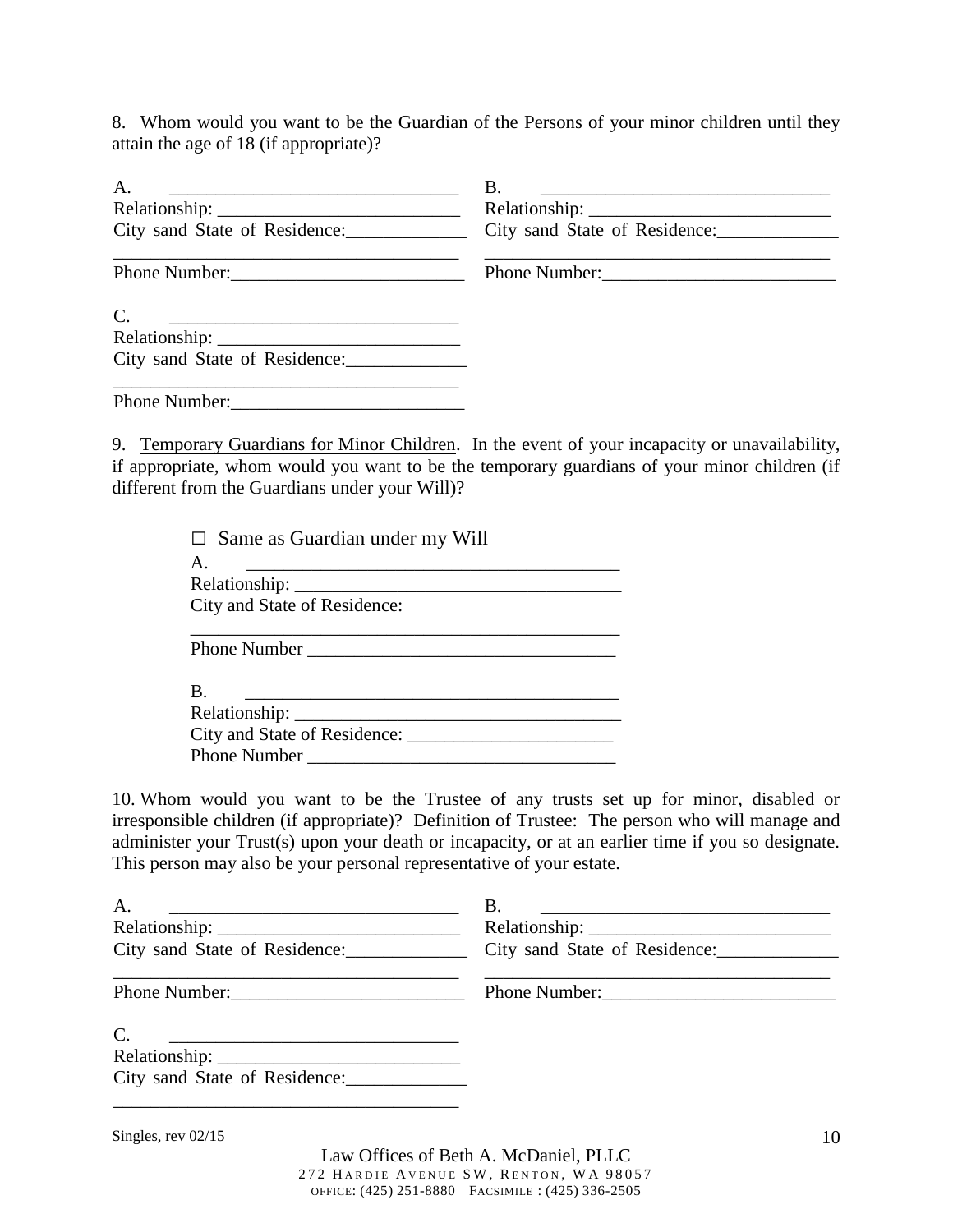Phone Number:

### **IV. ADVISORS**

Names, addresses, and telephone numbers:

| CPA/Accountant:                                                                  |
|----------------------------------------------------------------------------------|
|                                                                                  |
|                                                                                  |
|                                                                                  |
| May I contact your advisors for the purpose of introducing? Yes ______ No _____. |
| Would you like a referral to a CPA? Yes _______ No _______.                      |
| Would you like a referral to a financial advisor? Yes ________ No _______.       |
| <b>NOTES/QUESTIONS FOR ATTORNEY</b>                                              |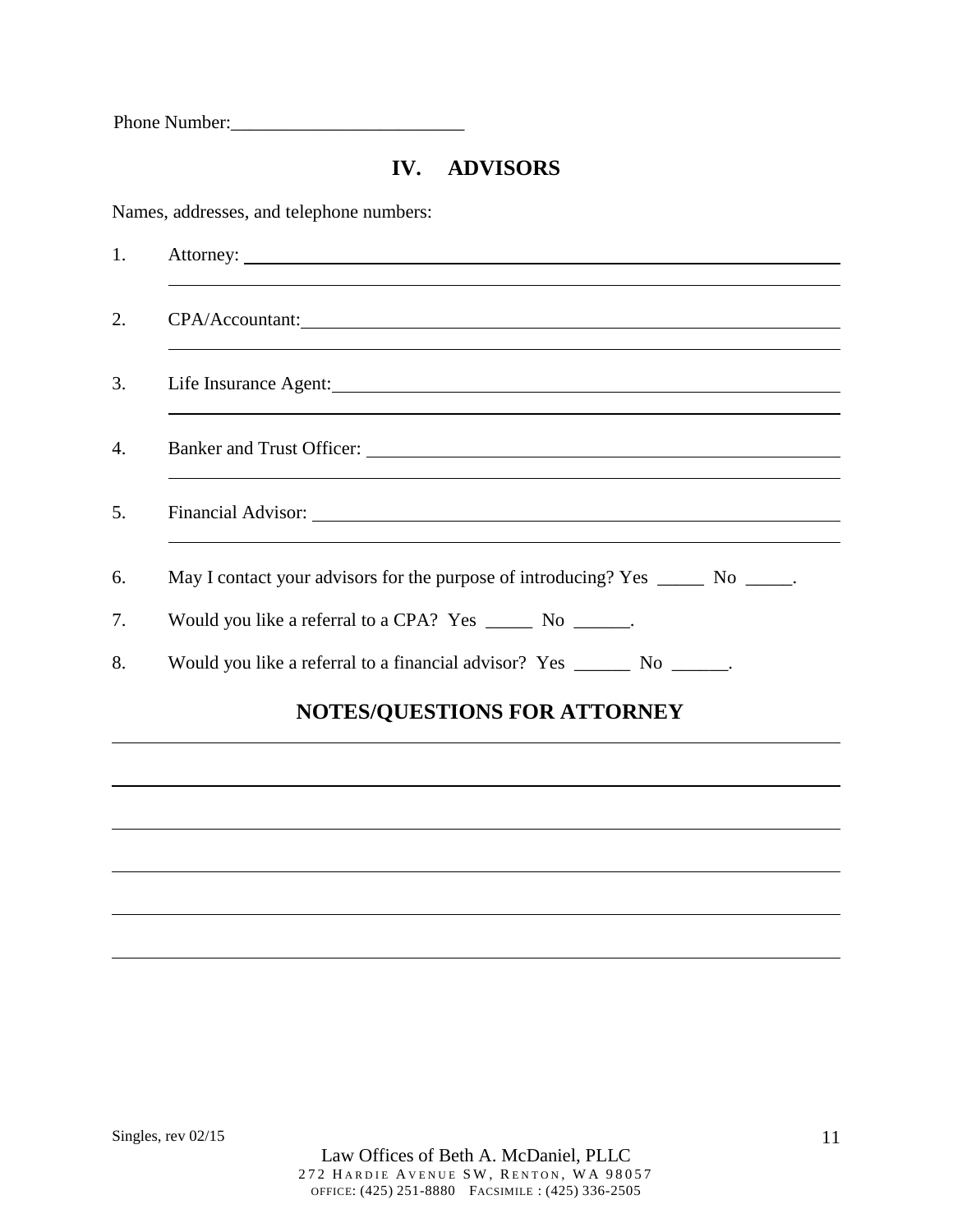#### **V. ESTATE SUMMARY FOR A SINGLE INDIVIDUAL\***  *USE CURRENT FAIR MARKET VALUE FOR EACH ASSET*

| <b>LIQUID ASSETS</b>                          | <b>Fair Market</b><br><b>Value</b> |
|-----------------------------------------------|------------------------------------|
| 1. Cash and Checking Accounts                 |                                    |
| 2. Savings Accounts                           |                                    |
| 3. Money Market Funds                         |                                    |
| 4. Brokerage Accounts                         |                                    |
| 5. Stocks not in brokerage accounts           |                                    |
| 6. Bonds not in brokerage accounts            |                                    |
| 7. Mutual Funds                               |                                    |
| 8. Certificates of Deposit                    |                                    |
| 9. Cash surrender value of life insurance     |                                    |
| 10. Other                                     |                                    |
| 11. Total Liquid Assets (add lines $1 - 10$ ) |                                    |
| <b>NON LIQUID ASSETS</b>                      |                                    |
| 12. Rental/Recreational Property (#           |                                    |
| 13. Home(s) $(\#$                             |                                    |
| 14. Loans made to others                      |                                    |
| 15. Value of Businesses (#                    |                                    |
| 16. Death benefit of life insurance           |                                    |
| 17. Other                                     |                                    |
| 18. Total Non Liquid Assets (add lines 12-17) |                                    |
| <b>RETIREMENT ASSETS</b>                      |                                    |
| 19. IRAs                                      |                                    |
| 20. Profit sharing/pension/401k plans         |                                    |
| 21. Annuity                                   |                                    |
| 22. Other                                     |                                    |
| 23. Total Retirement (add lines 19-21)        |                                    |
| <b>PERSONAL</b>                               |                                    |
| 24. Cars                                      |                                    |
| 25. Boats/Recreational vehicles               |                                    |
| 26. Furniture                                 |                                    |
| 27. Household goods/misc. personal items      |                                    |
| 28. Jewelry                                   |                                    |
| 29. Collectibles                              |                                    |
| 30. Total personal (add lines 23-28)          |                                    |
| <b>31. TOTAL ASSETS</b>                       |                                    |
| (Add lines 11, 18, 22 and 29)                 |                                    |